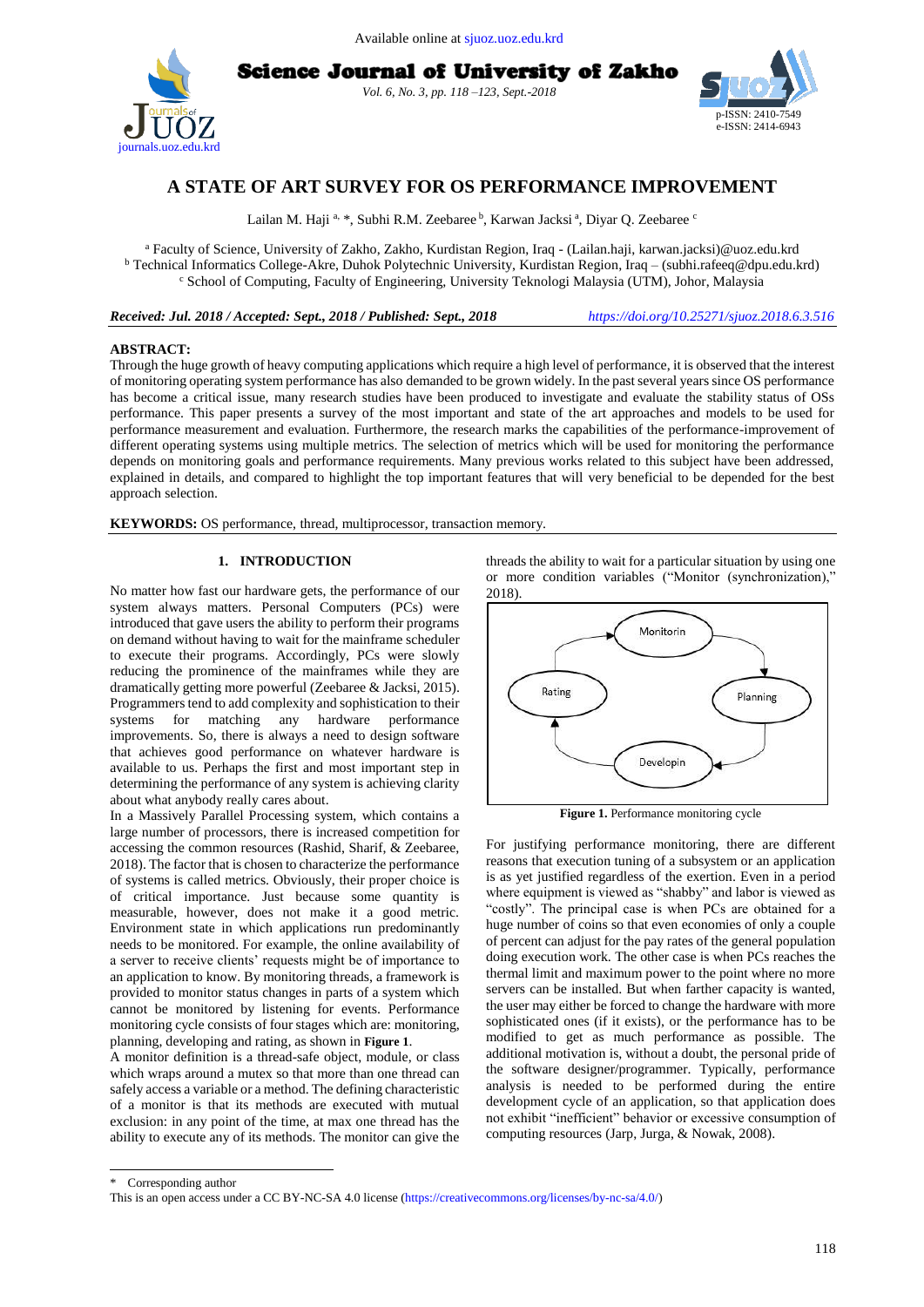The main challenge is that trendy languages and systems which offer very low support for guaranteeing the properties of concurrency correctness, multithreaded determinism, and sequential consistency since the majority of the existing approaches are not serviceable. Software-based and dynamic methods slow programs by up to an order of magnitude since synchronization is required for capturing and controlling the dependences of cross-thread at nearly every access to probably shared memory. A crucial challenge to programs of systems for thread monitoring is "how to partition tasks of applications and mapping them to one of many possible core-thread configurations" to get the wanted performance in terms of delay, power, resource consumption, and throughput.

When increasing the number of threads and cores, as a result, the number of mapping choices increases exponentially. When threads migrate, the relating information more often remains in the first memory module and the migrated thread access it remotely. Reallocating threads to a place near to where their data are stored can help to mitigate those problems. The objective of this paper is to show a modern and up-to-date view of OS performance. This paper is organized as follows; Section 2 reviews each of the systems for performance-enhancing; Section 3 provides a comprehensive review of the systems and finally, we draw some conclusion in Section 4.

# **2. LITERATURE REVIEW**

Performance metrics of the Operating system are linked to the performance of processor, memory, network, and disk. Performance requirements and monitoring goals are the criteria for choosing the metrics that will be used for monitoring the performance. Some of the OS performance evaluation metrics are discussed.

# **2.1 Thread Mapping**

Thread mapping is a widely known technique for memory affinity. It places threads to specific cores to reduce memory latency or alleviate memory contention. (Ju, Jung, & Che, 2015), offered a methodology for thread-level modeling to meet the challenge of a way to value the performance of assorted attainable mapping of program-task-to-core selections throughout the initial programming section, once the feasible program is nevertheless to be developed. The main idea was to ignore the micro-architectural and instruction-level details and only model thread-level activities, excluding those having a major effect on the performance at thread-level. Moreover, the modeling of thread-level is way coarser than instruction-level modeling. By these features, the methodology is more responsive for fast evaluation of the performance of a huge number of mapping choices of the program-task-to-core within the phase of initial programming.

Depending on a huge number of samples of code; case studies are accessible in workbenches of IXP1200/2400; simulation results showed that the maximal ongoing line rates predestined using the simulation tool is 6% and it gets up to 8% by using the queuing network of cycle-accurate. There is a component which has not been tended to in their explanatory displaying method, i.e., dynamic multithreading, the threads quantity may shift at various stages of program execution.

(Petrucci et al., 2015a) offered an optimization approach that consisted of an optimization model of Integer Linear Programming (ILP), and a scheme to set the thread-to-core dynamically. Analysis of simulation present performance gains and energy savings for an assortment of workloads, as compared with schemes of state-of-the-art. Benefiting from the capabilities of Linux scheduling and performance-monitoring, implementation and evaluation of a prototype of the approach were done in thread assignment at the user level. According to results of the simulation, the approach accomplishes huge performance gains and energy savings for an assortment of

workloads; as well as; performs much better than other proposed schemes of thread assignment that do not address memory transfer speed requirements. For example, depending on the workload the improvement of Energy Delay Product (EDP) over the state-of-the-art is about 10% to 40%. Furthermore, experimental evaluation and implementation of the scheme was done on a real system of heterogeneous multicore. The approach effectively fulfilled thread performance and memory bandwidth requirements for a diversity of workloads consisting of programs of SPEC benchmark. The result showed that EDP gains the average of 15% to 35% maximum for an assortment of workloads. The performance may defer significantly between different configurations and mixtures of block and grid sizes, although they may give the highest occupancy.

To select the most beneficially block size automatically, (Connors & Qasem, 2017) proposed the construction of an MLbased heuristic. For driving the tasks of feature selection, training data generation, feature extraction, evaluation, model training, and selection, the framework generates custom scripts. Executing the scripts comes after generating the custom Makefiles, then a ProgList file is created by the Configurer which contain the needed information to create training data on the target platform. Cross-fold validation is used to evaluate the performance of the support vector machine (SVM) model which by using the training set is trained. Using events of dynamic performance as features and supervised Machine Learning (ML) algorithms, the model foretells if the performance will have an improvement for a given kernel if any change in block size occurred. The researchers had the problem of not having sufficient programs to build a training dataset, that is sufficiently large and diverse which is a common issue. As a conclusion of the research, they found that different block sizes are needed due to subtle differences in a kernel's runtime behavior. Furthermore, choosing the block size of thread is delicate to memory access patterns.

(Pandey & Sahu, 2018), have proposed an effective mapping for virtual page to memory slice, used simulated annealingbased thread to core mapping of multi-threaded application onto 3D stacked memory chip-multiprocessor. To minimize the cost of communication of the on-chip core to core, the researchers mapped the multithreaded application's N threads to chip-multiprocessor's N cores in the thread to the core mapping process. Meanwhile, in memory mapping, they minimized the cost of on-chip communication among all the cores, of virtual page access. The virtual page slice mapping to DRAM; comparing to the thread mapping to core; gets lower priority. Sniper simulator (version 6.1) was used to evaluate the methodologies of proposed mapping. The result of the experiment demonstrated that overall on-chip communication cost was reduced by the thread to the core mapping on an average of 12% and up to 26%. The thread only mapping does not improve the on-chip communication cost much; on the other hand; the improvements are significant when thread mapping is combined with the virtual page to DRAM slice mapping. Also, virtual page to DRAM slice mapping is more effective to reduce the overall traffic communication.

# **2.2 Thread Migration**

Migration of thread/process enables fault tolerance, mobile computing, data access locality, eased system administration, and dynamic load distribution. Thread migration may be achieved at the user level, kernel level, or application level. (Shim, Lis, Khan, & Devadas, 2014) considered a mechanism, hardware-level thread migration. They argued that the method has the capability to better exploit of shared data locality for NUCA (Non-Uniform Cache Architecture) designs by adequately supplanting multiple round-trip remote cache accesses by fewer migrations. Thread migrations should be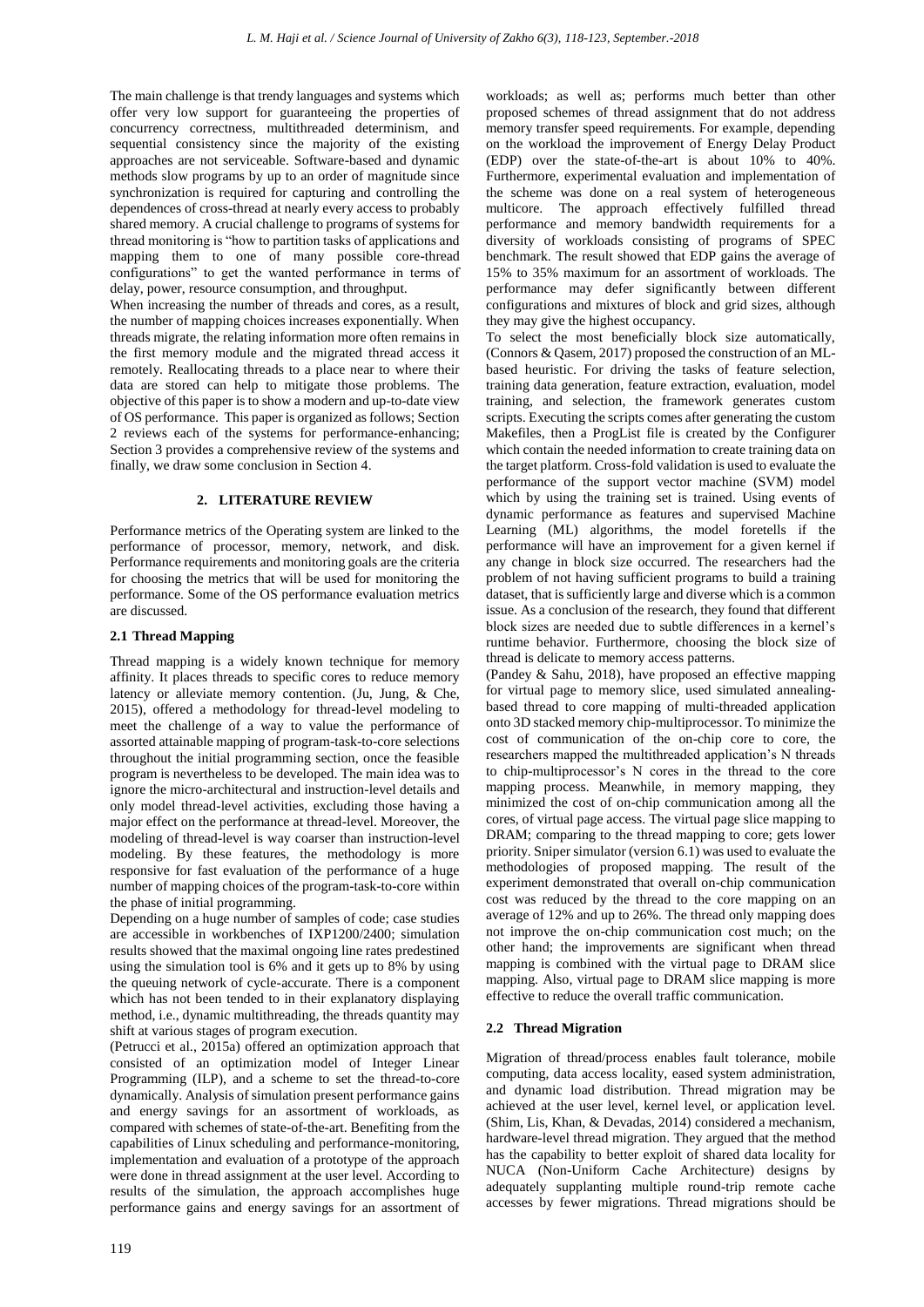used judiciously because of the high migration cost; therefore, a novel, on-line prediction scheme was proposed, to choose between performing a thread migration at the instruction level or to do a remote access (as in traditional NUCA designs). The results illustrated that for a set of parallel benchmarks, the proposed technique of thread migration predictor recorded an 18% improvement of the performance on average, also at best by 2.3X over the standard NUCA design that only uses remote accesses.

When deploying multi-threaded applications on-chip multiprocessor (CMP) systems the majority of the designed mechanisms for Non-Uniform Cache Architecture (NUCA) were thread-oblivious. A novel NUCA design was proposed by (Li, Li, Xue, Ouyang, & Shen, 2017) called (CARM), that stands for thread Criticality Assisted Replication and Migration. This approach divides the entire chip of CMP into districts and then take advantage of thread's criticality runtime information. The thread's criticality runtime information is used by the CARM as hints for block replication and migration adjustment in NUCA. The main aim of CARM is boosting the execution of the parallel application by giving the critical thread's block replication and migration a priority over the noncritical thread. The experiments were performed by using Simics, that is a full-system simulator which is executiondriven running Solaris OS on SPARC cores. According to the experimental results, the execution time of a set of PARSEC workloads is reduced by 13.7% compared with D-NUCA and 6.8% on average for Re-NUCA. Furthermore, the energy consumption of CARM much less comparing with the evaluated schemes.

#### **2.3 Optimization Technique**

The only level that the Performance Monitoring Counters (PMC)s can be accessed directly is the OS privilege level. For enabling the user-space and the end-user to access PMCs, tools for kernel level access had to be created. To address this inadequacy (Saez, Pousa, Rodriguez-Rodriguez, Castro, & Prieto-Matias, 2017) developed PMCTrack. PMCTrack is a novel tool that equips a simple mechanism for architectureindependent for the Linux kernel that makes accessing the perthread PMC data possible for the OS scheduler. Although PMCTrack is a tool which is OS-oriented, yet it allows the monitoring data to be collected from userspace, which allows the developers of the kernel to do some necessary debugging and offline analysis to help the developers during the process of designing the scheduler. Likewise, the device gives both the OS and the user-pace PMCTrack segments with otherwise measurements accessible in present-day processors and which are not exposed straightly as PMCs, such as occupancy of cache or consumption of energy.

With the aid of three case studies, they have shown the flexibility and effectiveness of PMCTrack on various range models and architectures of the processor. Three case studies were analyzed on real multicore hardware, the three case studies were: 1) scheduling on asymmetric single-ISA multicore systems 2) measuring power and energy consumption 3) cache monitoring. This data is likewise of extraordinary esteem with regards to breaking down the potential advantages of novel policies of scheduling on real frameworks. The researchers analyzed various case studies that demonstrated the simplicity, powerful features, and flexibility of PMCTrack.

(Chen, Der Bruggen, & Chen, 2018) proposed to use; as an additional option on the task level; the Mixed Redundant Threading (MRT) which is a combination of Simultaneous Redundant Threading (SRT) and Chip-level Redundant Multithreading (CRT). In the coarse-grained approach, the researchers considered on the system level SRT, CRT, and MRT simultaneously, meanwhile the existent results apply

only SRT or CRT on the system level, not simultaneously. For more system reliability optimization, two approaches for reliability optimization were proposed to reduce the penalty of system reliability in different degrees, in the time of scheduling the hard real-time tasks on multi-cores. From the embedded benchmark MiBench they chose seven tasks. According to the result of the simulation; compared to the up-to-date techniques; the system reliability is significantly improved.

Methodologies for software synthesis is provided to designers of a real-time embedded system to exploit the techniques of mixed redundancy effectively so that the penalty of system reliability is decreased. In meantime, the timing constraints are satisfied in multi-core systems. Existing state-of-the-art models for user-level tasking and threading either is too specific to or architectures or applications, or are not as flexible or powerful. (Seo et al., 2018) presented Argobots, low-level threading, low-level tasking and a lightweight framework, which was designed as a performant substrate and portable for high-level programming models. Argobots offers an execution model that is carefully designed for balancing generality of functionality and allowing specialization by high-level programming models or end users by providing a rich set of controls. The system was implemented using the C language. For all experiments, the researchers used a 36-core (72 hardware threads) machine, which has two Intel Xeon E5-2699 v3 (2.30 GHz) CPUs and 128 GB of memory. According to the experiment results and evaluation:

- 1. Besides having richer capabilities Agrobots is competitive with existing threading runtimes.
- 2. The production OpenMP runtimes have less efficient interoperability capabilities, latency hiding opportunities, and synchronization-reducing than the proposed OpenMP runtime.
- 3. When MPI interoperates with Argobots instead of Pthreads, it enjoys reduced synchronization costs and better latency-hiding capabilities.
- 4. An I/O benefit with Argobots can oversee equipment assets all the more effective and diminish obstruction with collocated applications superior to do such an administration with Pthreads.

## **2.4 Memory**

Transactional memory programming paradigm is firstly proposed (Herlihy, Eliot, & Moss, 1993) for replacing locks in concurrent programming. (N Zhou, Delaval, Robu, Rutten, & Méhaut, 2016), by using a Software Transactional Memory (STM) system, investigated thread mapping regulation and autonomic parallelism adaptation. In a parallel program, there are two techniques for gathering the information of the application profile. The first technique is that a master thread can be used for recording the interesting information about itself. The second technique is to use all threads to collect the information.

For the first method, a little synchronization is required to collect information, neither less, the collected information may not symbolize the whole view. The latter technique symbolizes the whole view from the collected information but it's more costly regarding the synchronization cost. The second technique was selected. To collect the profile information they implemented a monitor, the monitor also controls the race condition and the dynamic parallelism. The implementation of the monitor does not require any alteration to the applications. Three parameters were measured from the STM system, namely the physical time, the number of commits and the number of aborts. Commits and aborts were the main variables of the monitor. There were three entry points of the monitor: threads initialization, during a transaction committing and during a thread exiting.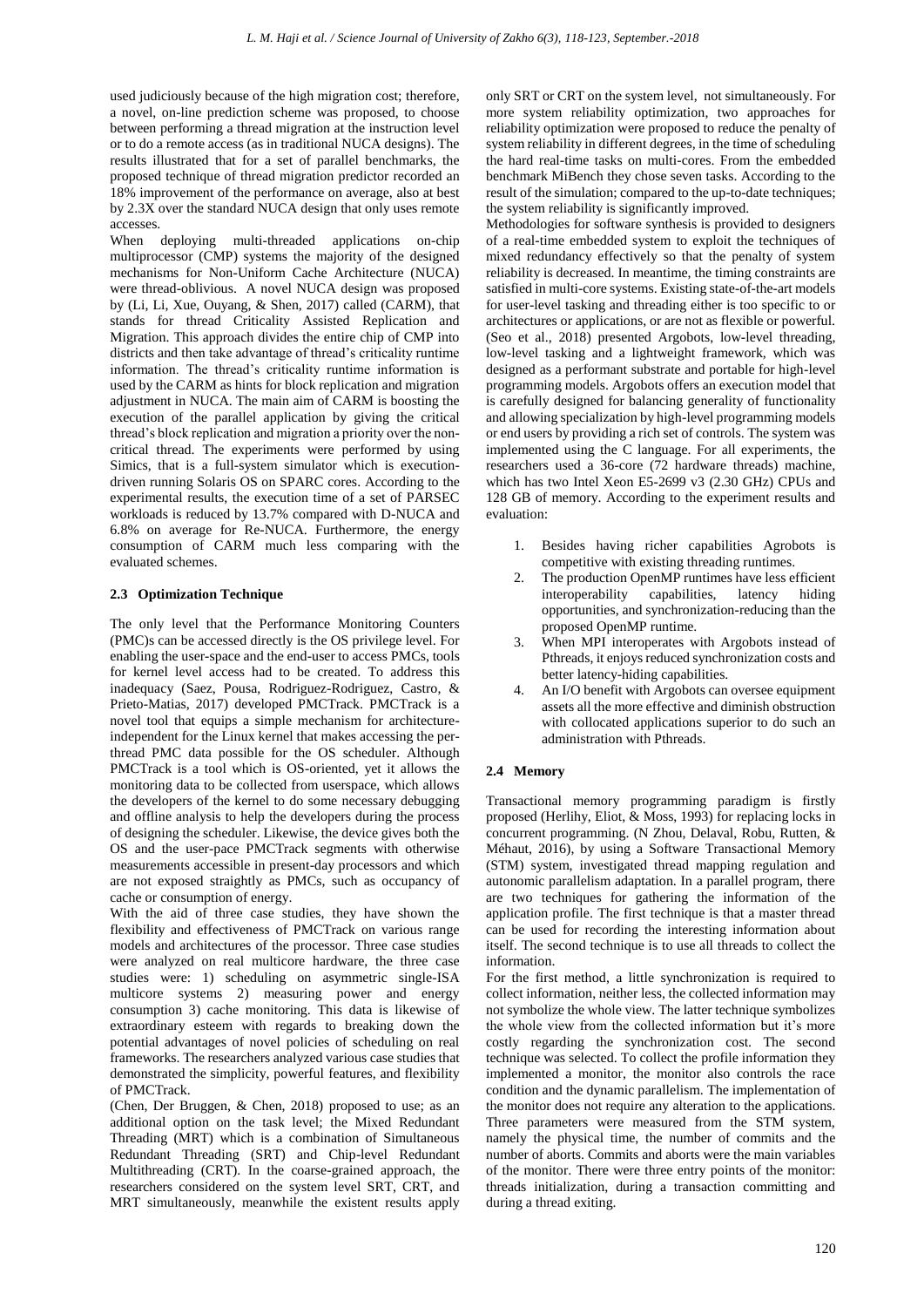The performance of various static parallelisms was examined and the conclusion was that runtime regulation of parallelism and thread mapping is necessary for the performance of STM systems. The two models outperformed most of the static thread number regarding the performance. The dynamic thread control model shows positive performance rise against the dynamic parallelism model on applications: EigenBench, Yada, and Intruder, but it indicates performance degradation on genome and vacation. If cache will be shared the downside will appear which the competition among the requests from various applications for cache resources, therefore over isolated execution, the execution time will be increased of each application.

Fair-Progress Cache Partitioning (FPCP) has been suggested by (Vicent Selfa, Sahuquillo, Petit, & Gómez, 2017), this approach is a low-overhead cache partitioning hardware-based which can identify system fairness. By allocating; for all applications; a cache partition, the interference can be decreased with FPCP and modify the partition sizes at runtime. This approach estimates modification partitions during multicore execution when any application would have taken in isolation. To estimate the execution time, the auxiliary circuitry is used by FPCP for any application would have experienced if that application is executed without co-runners. This approach attempts to reduce system unfairness by narrowing the progress differences among co-executing tasks. They used SPEC CPU2006 benchmark suite, NAS Parallel Benchmark suite (single-threaded runs) and the ref input set to run the experiments. According to the result of the experiment, without harming the performance, the FPCP approach reduces unfairness by 48% compared to ASM-Cache, in fourapplication workloads and when using the eight-application workloads the unfairness is reduced by 28%.

(Lu, Yan, Zhou, Zhou, & Zeng, 2017) offered for parallel programming; a new transaction memory model. In the multithread paradigm, the data are conflicts. The transaction of data firstly has to be aborted and secondly must be rolled back, and finally should be executed repeatedly till the transaction commits successfully. But in the new approach, the transaction will be appended to the task queue's tail when it aborts N times due to data conflict. The researchers used the C++ language to implement the suggested N-retry software transaction memory (STM).

On the other hand, computers with an Intel i7-6700 processor were used to run the hardware transaction memory (HTM) that had 4 cores. The results of the experiment demonstrated the offered transaction memory model improved the parallel performance; on software transaction memory platform; by 25% and on hardware transaction memory platform the improvement was by 11%. The result also showed a 40% reduction on transaction aborts. meanwhile, up to nowadays, there have not been any processor that gives direct support for Thread-Level Speculation (TLS). Hardware backing for TLS ought to have four key features: (a) detecting data conflict; (b) transactions which are ordered; (c) storage of speculative type; and (d) roll-back in case of detecting a conflict. The IBM POWER8 and Intel Core Hardware Transaction Memory (HTM) support three of these features, so they have the ability to be utilized for supporting the TLS.

As to that, a comprehensive study of the implementation of HTM that supports the loop parallelization with TLS and characterize a careful evaluation of TLS's implementation on the HTM supplements which are offered in such machines have been presented by (Juan Salamanca, Amaral, & Araujo, 2018). The benchmark suites that were used for implementation were the SPEC CPU 2006 and the Collective Benchmark (cBench) which are running on IBM POWER8 and Intel Core. The results indicate that by initializing TLS on top of HTM, some loops may have up to 3.8x speed-ups. The experimental results

also revealed that false dependencies may effectively be eliminated by the privatization of memory writes within transactions which are also capable of enabling performance gains with Thread-Level Speculation.

# **3. DISCUSSION**

Table 1 provides an overview of the different systems explained in section II for measuring and even enhancing the operating system performance. As illustrated in the table there is a number of novel approaches been introduced as in (Li et al., 2017), (Saez et al., 2017), (Seo et al., 2018), (V Selfa, Sahuquillo, Petit, & Gómez, 2017) and (Lu et al., 2017) that cover many metrics. The most important approach is Argobots that proposed by (Seo et al., 2018) and includes several features; low-level threading, low-level tasking, and a lightweight framework. This approach depends on a rich set of controls to provide an execution framework which is carefully designed for balancing the generality of functionality and allowing specialization by high-level programming models or end users. Another important approach is the N-retry software transaction memory presented by (Lu et al., 2017). In this approach, the transaction will be appended to the task queue's tail when it aborts N times due to data conflict. The results of this approach illustrate an improvement of 25% and 11% for STM and HTM respectively.

Adding to the above approaches, there are other enhanced approaches (as models) have been produced and work as enhancements of existing models, these approaches proposed by (Ju et al., 2015), (Petrucci et al., 2015a), (Connors & Qasem, 2017), (Pandey & Sahu, 2018), (Shim et al., 2014), (Chen et al., 2018), (N Zhou et al., 2016), and (J Salamanca, Amaral, & Araujo, 2018). Considering thread mapping metric, the optimization model of Integer Linear Programming (ILP) proposed by (Petrucci et al., 2015b) outperforms other proposed thread assignment schemes that do not address memory transfer speed requirements. Benefiting from the capabilities of Linux scheduling and performance-monitoring, the prototype of this model was implemented and evaluated at the user level.

According to the simulation results, this approach accomplishes huge performance gains and energy savings. As for memory enhancement, (Juan Salamanca et al., 2018) illustrated that by initializing TLS on top of HTM, some TLS loops may have up to 3.8x speed-ups. Also revealed that false dependencies may effectively be eliminated by the privatization of memory writes within transactions, which are also capable of enabling performance gains with Thread-Level Speculation.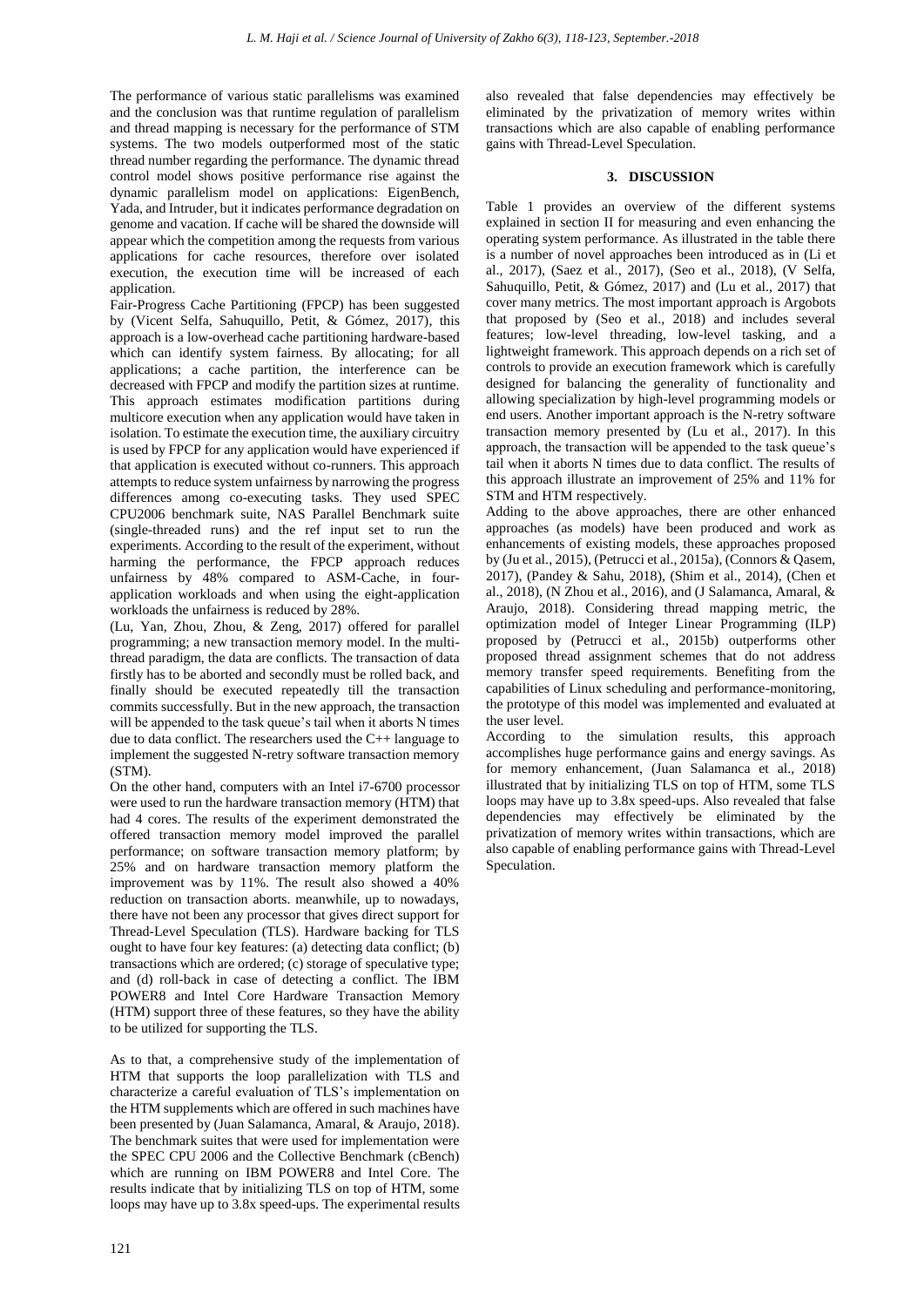# **Table 1.** Summary

| Ref.                                                                      | <b>Depended Features</b> |                                                                                                                                                   |                                                                             |                                                                                                                                    |                                                                                                                                                                                                                                                 |
|---------------------------------------------------------------------------|--------------------------|---------------------------------------------------------------------------------------------------------------------------------------------------|-----------------------------------------------------------------------------|------------------------------------------------------------------------------------------------------------------------------------|-------------------------------------------------------------------------------------------------------------------------------------------------------------------------------------------------------------------------------------------------|
|                                                                           | Year                     | <b>Metric</b>                                                                                                                                     | <b>Novelty</b>                                                              | Used hardware/software                                                                                                             | <b>Result</b>                                                                                                                                                                                                                                   |
| $($ Ju et al.,<br>2015)                                                   | 2015                     | <b>Thread Mapping</b>                                                                                                                             |                                                                             | IXP1200/2400<br>workbenches                                                                                                        | The maximal sustainable line rates<br>estimated using the simulation tool 6%<br>and it gets up to 8% by using the<br>queuing network of cycle-accurate                                                                                          |
| (Petrucci<br>et al.,<br>2015a)                                            | 2015                     | An optimization model of ILP<br>and a scheme to set the<br>thread-to-core<br>assignment<br>dynamically.                                           |                                                                             | <b>SPEC</b><br>benchmark<br>programs                                                                                               | . The result showed that EDP gains of<br>average a 15% to 35% maximum for a<br>variety of workloads                                                                                                                                             |
| (Connors<br>&<br>Qasem,<br>2017)                                          | 2017                     | Driving the tasks of feature<br>extraction, feature selection,<br>training<br>data<br>generation,<br>model training, evaluation,<br>and selection |                                                                             | Nvidia Tesla K40c GPU<br>on a Linux system that<br>had CUDA 7.5 installed.                                                         | They found that different block sizes<br>are needed due to subtle differences in<br>a kernel's runtime behavior                                                                                                                                 |
| (Pandey)<br>& Sahu,<br>2018)                                              | 2017                     | Virtual page to memory slice<br>mapping                                                                                                           |                                                                             | Sniper simulator (version<br>6.1)                                                                                                  | The overall on-chip communication<br>cost was reduced by the thread to core<br>mapping on an average of 12% and up<br>to 26%.                                                                                                                   |
| (Shim et<br>al., 2014)                                                    | 2014                     | A mechanism, hardware-level<br>thread migration                                                                                                   |                                                                             | Pin and Graphite to<br>model<br>proposed<br>the<br>NUCA architecture                                                               | 18%<br>Predictor<br>recorded<br>an<br>improvement of the performance on<br>average and at best by 2.3X over the<br>standard NUCA                                                                                                                |
| (Li et al.,<br>2017)                                                      | 2017                     | Runtime thread criticality<br>information                                                                                                         | thread<br>Criticality<br>Assisted<br>Replication<br>and Migration<br>(CARM) | Simics, a set of PARSEC<br>workloads                                                                                               | Execution time is reduced by 13.7%<br>and 6.8% on average for Re-NUCA.<br>Furthermore, the energy consumption<br>of CARM much less compared with<br>the evaluated schemes.                                                                      |
| (Saez et<br>al., 2017)                                                    | 2017                     | Accessing<br>the<br>per-thread<br>PMC data for the OS<br>scheduler                                                                                | <b>PMCTrack</b>                                                             | Linux kernel $(v4.1.5)$<br>equipped                                                                                                | Simplicity, flexibility and powerful<br>features of PMCTrack.                                                                                                                                                                                   |
| (Chen et<br>al., 2018)                                                    | 2018                     | Decreasing system reliability<br>penalty                                                                                                          |                                                                             | Benchmark MiBench                                                                                                                  | The result of simulation; compared to<br>the state-of-the-art techniques; showed<br>reliability<br>that the<br>system<br>is<br>significantly improved                                                                                           |
| (Seo et<br>al., 2018)                                                     | 2018                     | Low-level threading, low-<br>level<br>tasking<br>and<br>a<br>lightweight framework                                                                | Argobots                                                                    | A 36-core (72 hardware<br>threads) machine, which<br>has two Intel Xeon E5-<br>2699 v3 (2.30 GHz)<br>CPUs and 128 GB of<br>memory. | Richer capabilities, reducing latency,<br>reduced synchronization costs and<br>better latency-hiding capabilities                                                                                                                               |
| (Naweilu<br>o Zhou,<br>Delaval,<br>Robu,<br>Rutten, &<br>Mehaut,<br>2016) | 2016                     | Thread mapping regulation<br>and autonomic parallelism<br>adaptation                                                                              |                                                                             | EigenBench, yada and<br>intruder                                                                                                   | The two models outperformed most of<br>the static thread number regarding the<br>performance.                                                                                                                                                   |
| (V Selfa<br>et al.,<br>2017)                                              | 2017                     | Cache partitioning                                                                                                                                | Fair-Progress<br>Cache<br>Partitioning<br>(FPCP)                            | <b>SPEC</b><br><b>CPU2006</b><br>benchmark suite, NAS<br>Parallel Benchmark suite<br>(single-threaded runs)                        | Reduces unfairness by 48% compared<br>to ASM-Cache, in four-application<br>workloads and when using the eight-<br>application workloads the unfairness is<br>reduced by 28%.                                                                    |
| (Lu et al.,<br>2017)                                                      | 2017                     | Transaction memory model                                                                                                                          | N-retry<br>software<br>transaction<br>memory                                | $C++$ language, computer<br>with an Intel i7-6700<br>processor                                                                     | Improved; on software transaction<br>platform;<br>memory<br>the<br>parallel<br>performance by 25% and on hardware<br>transaction memory platform the<br>improvement was by 11%. The result<br>also showed a 40% reduce on<br>transaction aborts |
| (Juan<br>Salamanc<br>a et al.,<br>2018)                                   | 2018                     | Hardware<br>transaction<br>memory                                                                                                                 |                                                                             | SPEC CPU 2006 and the<br>Collective<br>Benchmark<br>(cBench)<br>which<br>are<br>running<br>IBM<br>on<br>POWER8 and Intel Core.     | Some loops may have up to 3.8x speed-<br>ups. And also alse dependencies may<br>eliminate<br>effectively<br>be<br>by<br>privatization of memory writes within<br>transactions                                                                   |